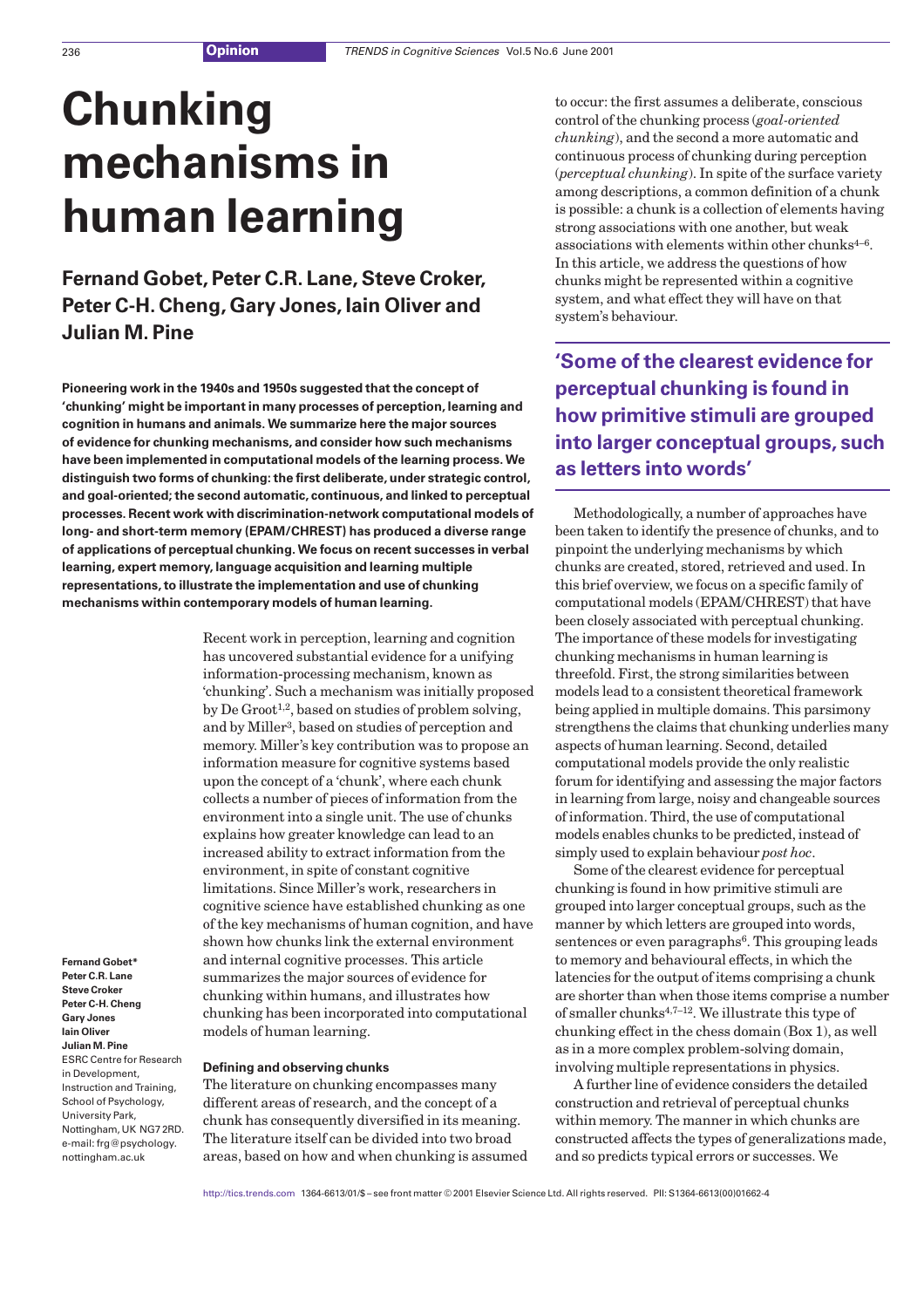#### **Box 1. Expert memory for chess positions**

Much of what is known about expertise goes back to De Groot<sup>a</sup> and Chase and Simon<sup>b</sup>. One of De Groot's enduring contributions was to demonstrate the existence of clear differences between levels of player in a memory task, involving the brief presentation of a position taken from a tournament game. Typically, players at and above master level recall the entire position almost perfectly, but weaker players perform poorly (see Fig. I). However, Chase and Simon found no difference in recall of random positions between their three



**Fig. I.** (a) Types of positions typically used in chess memory research. A game position taken from a masters' game (left), and a random position obtained by shuffling the piece locations of a game position (right). (b) Mean number (averaged over 13 studies) of pieces placed correctly as a function of position type (game or random) and skill level. Positions had 25 pieces on average, and the presentation time was ≤ 10 s. Error bars indicate standard errors of the means. (Adapted from Ref. d.)

describe some research in language learning where the mechanisms of chunk combination and generalization are used to predict typical errors in the linguistic development of children. Box 2 similarly illustrates how specific mechanisms of chunk retrieval and learning capture details of the learning curve within a verbal learning experiment.

subjects: a master, a class A player, and a novice. This uniformly poor recall of random positions, taken together with the superior performance of masters and grandmasters on game positions, presented such a vivid illustration of the principle that knowledge is the key to expertise that it has become a classic finding, widely cited in textbooks of cognitive psychology and in papers on expertise.

However, an earlier version of CHREST, a re-implementation and extension of MAPPc, made contrary predictions about the recall of random positions. In the chess simulations, CHREST is trained from a database of master games, identifying patterns of pieces in these positions. As expected, the model's ability to remember game positions improved as the number and average size of its chunks increased. However, the model also showed a small, but robust increase in recall with random positions. The skill differences in recall were the result of an easily explained mechanism: simply by chance, a larger discrimination network is likely to include patterns found in random positions. A systematic review of experiments that asked chess players to recall random positions<sup>d</sup> yields 12 studies in which masters demonstrated some superiority, and only one, Chase and Simon's study<sup>b</sup>, where the master actually did worse than novices. Although the skill differences were not significant in most studies because of lack of statistical power, the effect becomes clear when the various studies are pooled (see Fig. Ib). The fact that perceptual chunking provides masters with an advantage even in random positions offers strong support for chunk-based theories, and is hard to explain for theories of expertise based upon high-level knowledge or schematae.

#### **References**

- a De Groot, A.D. (1946) *Het Denken van den Schaker*, Noord Hollandsche
- b Simon, H.A. and Chase, W.G. (1973) Skill in chess. *Am. Sci.* 61, 393–403
- c Simon, H.A. and Gilmartin, K.J. (1973) A simulation of memory for chess positions. *Cognit. Psychol.* 5, 29–46
- d Gobet, F. and Simon, H.A. (1996) Recall of rapidly presented random chess positions is a function of skill. *Psychonomic Bull. Rev.* 3, 159–163
- e Gobet, F. (1998) Expert memory: a comparison of four theories. *Cognition* 66, 115–152

#### **EPAM**

Shortly after Miller's 1956 paper, Feigenbaum and Simon began to develop a pure and direct implementation of chunking mechanisms, known as EPAM (Elementary Perceiver and Memorizer)13–15. Learning is simulated by the growth of a discrimination network, where internal nodes test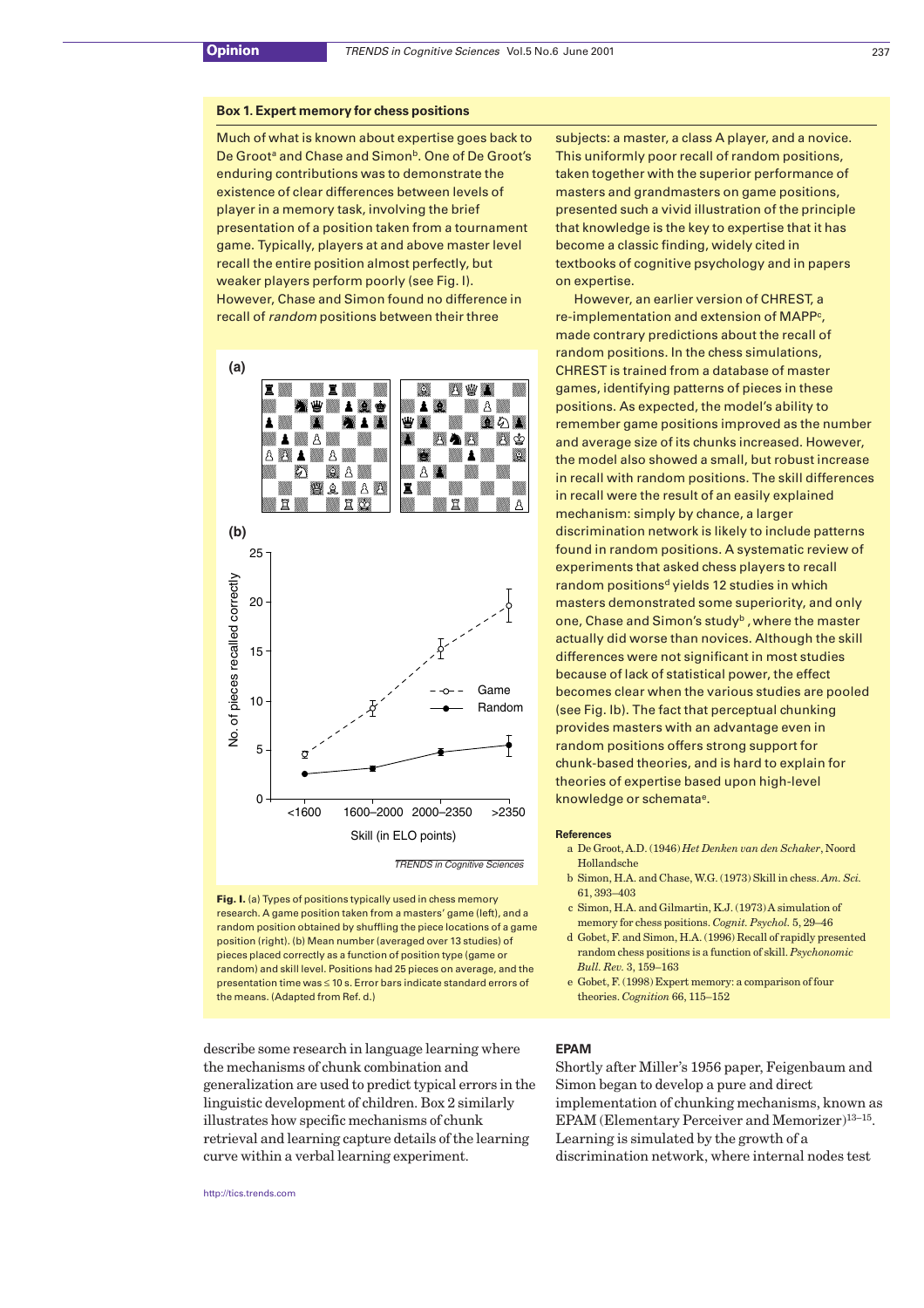#### **Box 2. Verbal learning**

Ebbinghaus, in his 1885 monograph on learning and memory, initiated the area of experimental psychology known as verbal learninga. Although predominant in the 1940s–1960s, this area of research is still highly productive, involving a number of key questions based around a simple experimental format. For example, in the paired-associate task, subjects are presented with a list of stimulus–response pairs, such as: <DAG–BIF> <DOZ–TEK> etc. Then, subjects are prompted with the stimulus only, and asked to recall the appropriate response (e.g. <DAG–?>); the target list is presented as many times as required until some level of success is attained. A number of important questions in learning can be investigated using this paradigm, including the serial position effect, the constant fixation time effect, the Von Restorff effect, oscillation and retroactive inhibition, the effects of similarity, familiarity and meaningfulness, and one-trial learning<sup>b-d</sup>.

EPAM was, and arguably still is, the best explanation of these phenomena using a single theory<sup>d</sup> (an illustration of how EPAM explains oscillation during learning is given in Fig. I). EPAM mechanisms have also been used to explain other phenomena in verbal learning, such as: the tip-of-the-tongue



**Fig. I.** Verbal learning. This figure illustrates how EPAM can forget an already learnt response; such 'forgotten' responses can be relearned on re-presentation of the target stimulus–response pair, leading to the phenomenon of 'oscillation'. (a) After several presentations of a given stimulus–response pair, such as <DAG–BIF>, the network is as shown. (b) Next, the system encounters <DOZ-TFK> Discrimination leads the network to be modified as shown. Note that, in discriminating, only those elements known to be features are included in the node image, and so the target response is lost, hence the network has forgotten something it knew before. (c) On seeing <DAG–BIF> again, the network can relearn the correct response.

for the presence of perceptual features, and leaf nodes store 'images', the internal representation of external objects. The learning mechanisms, detailed below, support the addition of information to leaf nodes and the addition of new tests. Although seemingly a simple model, EPAM has replicated a large number of empirical results in verbal learning and expertise research.

#### **Components**

The original version of EPAM consisted of a finite short-term memory (STM), a discrimination network, and attention mechanisms, although the core mechanisms are most apparent in the later version, EPAM-III15 (see Fig. 1). The discrimination network consists of a hierarchical sequence of tests, with each test located at an internal node of the network (see Fig. 2a). The leaf nodes in the network contain an internal representation of the external object (an 'image'), and might index further procedural or semantic information in long-term memory (LTM). EPAM assumes (but does not implement) mechanisms for extracting features from its input stimuli.

phenomenone, and the learning of spelling by children<sup>f</sup>. Also of historic interest is that EPAM illustrates how the informationprocessing 'revolution' of the 1950s, far from rejecting phenomena identified by (neo-)behaviourism, actually provided mechanisms that explained them. Neo-behaviourists considered that complex verbal skills could be seen as chains or hierarchies of elementary stimulus–response associations, a view that is not too far from chunking – with the qualification, though, that informationprocessing models postulate internal mechanisms and structures.

#### **References**

- a Ebbinghaus, H. (1964) *Memory: A Contribution to Experimental Psychology*, Dover
- b Feigenbaum, E.A. and Simon, H.A. (1962) A theory of the serial position effect. *Br. J. Psychol.* 53, 307–320
- c Simon, H.A. and Feigenbaum, E.A. (1964) An information processing theory of some effects of similarity, familiarity, and meaningfulness in verbal learning. *J. Verb. Learn. Verb. Behav.* 3, 385–396
- d Feigenbaum, E.A. and Simon, H.A. (1984) EPAM-like models of recognition and learning. *Cognit. Sci.* 8, 305–336
- e Brown, R. and McNeill, D. (1966) The 'tip of the tongue'phenomenon. *J. Verb. Learn. Verb. Behav.* 5, 325–337
- f Simon, D.P. and Simon, H.A. (1973) Alternative uses of phonemic information in spelling. *Rev. Educ. Res.* 43, 115–137

Information flows through EPAM as follows. First, a stimulus is perceived and converted into a set of features. Second, these features are sorted by the tests of the discrimination network, to retrieve a pointer to a node within LTM; this pointer is then stored within STM. Third, depending on an internal comparison process, learning may or may not occur within the network. Finally, an action might be taken by the system, or else the next stimulus is retrieved from the environment. Note that some mechanisms, such as eye movement and learning, can operate in parallel.

#### Mechanisms of learning

The extent of the system's knowledge about a given stimulus is indicated by the leaf node reached after sorting that stimulus through the discrimination network. Learning occurs by comparing the information held in the leaf node with that in the stimulus. If there is a perfect match, no learning occurs. If the image is a subset of the stimulus, additional features are added to the image (Fig. 2b). Finally, if there is a mismatch, the network is augmented: the leaf node becomes an internal node,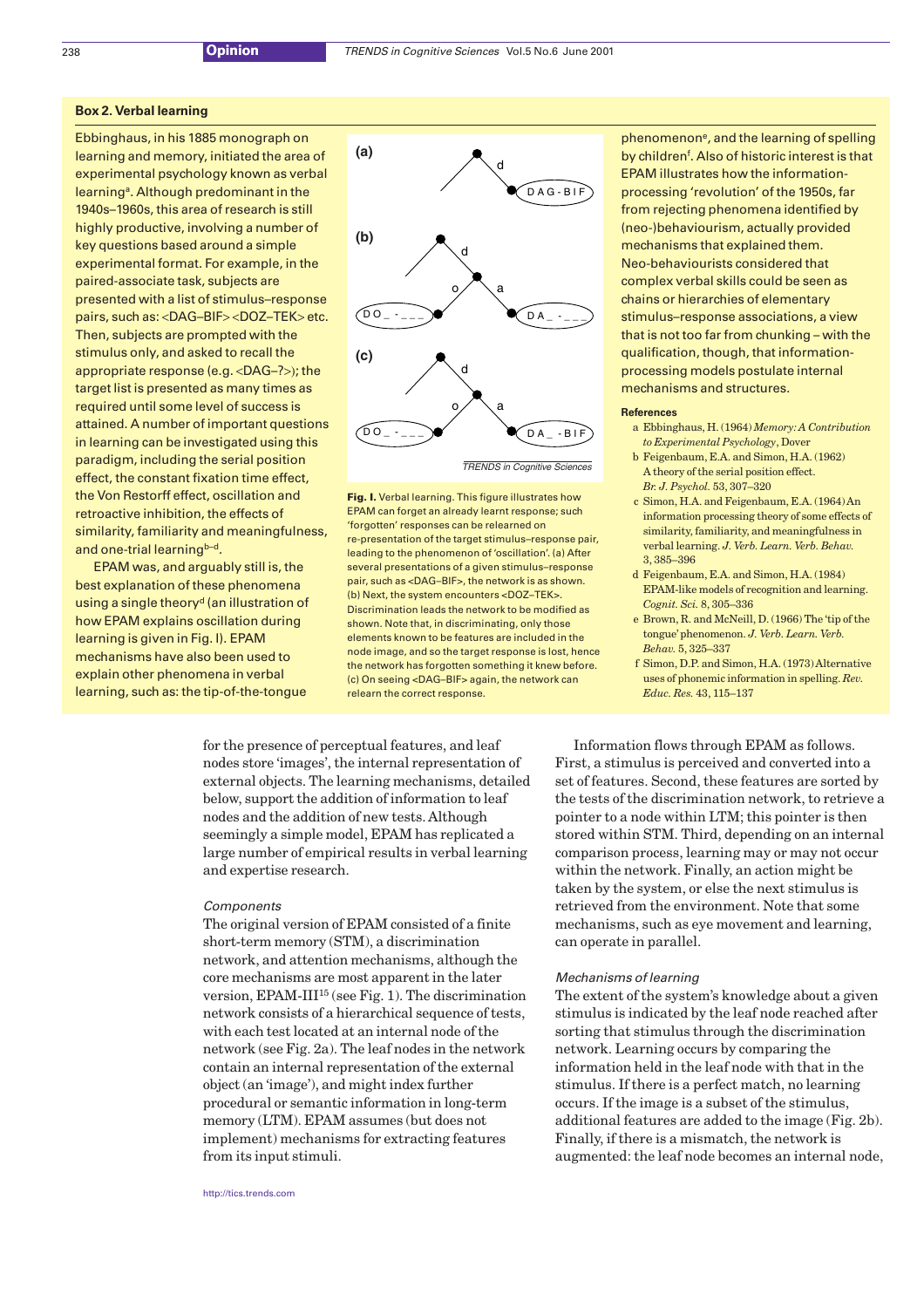

**Fig. 1.** Overview of the EPAM/CHREST architecture (see text for details).

with a test for the mismatch, and the stimulus and old image are used as the basis of new leaf nodes (Fig. 2c).

# Time parameters

One of the strongest features of EPAM is that it includes approximate but absolute parameters that allow quantitative predictions to be made about the rate of learning and information retrieval. Some of these parameters characterize capacity limits<sup>16</sup> (e.g. between 3 and 7 items in STM), but most quantify the time required for key cognitive processes: traversing a node during sorting takes about 10 ms, creating a new node takes about 10 s, and adding information to an extant node takes about 2 s. These parameters have been derived from both empirical data and architectural considerations<sup>15-17</sup>.

#### Domains of application

EPAM has applications to various phenomena in verbal learning (Box 2). EPAM has also been used to



**Fig. 2.** EPAM-mechanisms. (a) An example discrimination network. The dark circles represent the nodes within the network; solid lines represent the test links between pairs of nodes, with the test letters shown. Ellipses contain images for the leaf nodes. Note that images may contain more or less information than is contained in the path of tests from the root node. (b) Presenting 'the dog' leads to 'familiarization'; that is, information is added to the current node. Note that the entire word 'dog' can be added to the image, as it appears elsewhere in the network. (Only the part of the network shown in red is altered.) (c) Subsequently presenting 'the cat' leads to discrimination; that is, extra links and nodes are added to the network. Note that the link can use whole words as tests if they appear elsewhere in the network.

explain the role of context in letter perception $^{18}$ , the role of strategies in concept formation<sup>19</sup>, and the acquisition of chess expertise $^{20,21}$ . In particular, the EPAM mechanisms for the acquisition of chess expertise led to the development of the chunking theory itself 4,22, which has had a substantial impact on research into expertise in general23. Some recent work on chess expertise is illustrated in Box 1.

The main limitations of early versions of EPAM include the slow storage of knowledge into LTM and the lack of specific mechanisms for creating semantic knowledge. The former assumption seems valid enough for domains where individuals have a low level of expertise, such as in verbal learning. However, research in expert behaviour has shown that experts can rapidly store material from their  $domain of expertise<sup>24,25</sup>. The next section describes$ CHREST, which is one of two recent extensions to EPAM designed to remedy these shortcomings (similar changes have been included in the other extension, EPAM-IV; Ref. 26).

#### **CHREST**

CHREST (Chunk Hierarchy and REtrieval STructures)17,27–30 features a number of additions to EPAM's basic learning mechanisms, providing a greater degree of self-organization and adaptation to complex data. This section summarizes some of the new mechanisms within CHREST, before describing some applications.

#### **Components**

The general organization of CHREST is similar to that of earlier versions of EPAM (see Fig. 1). In addition, all the major mechanisms of EPAM have been retained within CHREST: information in LTM is indexed through a discrimination network; LTM learning occurs through the processes of discrimination and familiarization; information must be stored within STM before it can be compared or used; and all time parameters for the learning and retrieval mechanisms are retained. One small difference is that every node within CHREST's discrimination network can contain an image (compare Figs 2a and 3a). The major changes are in the form of additional mechanisms for creating *lateral* links between nodes, and for elaborating information within chunks to form more complex schemata; these changes improve the richness of semantic memory without affecting important properties of the previous simulations.

Lateral links. A lateral link is a semantic association between two nodes within the discrimination network31; some examples are illustrated in Fig. 3. Learning a lateral link can only occur when the system's STM contains a pointer to the relevant nodes within the discrimination network; this constraint ensures that links between nodes are based only on a spatial or temporal contiguity, thus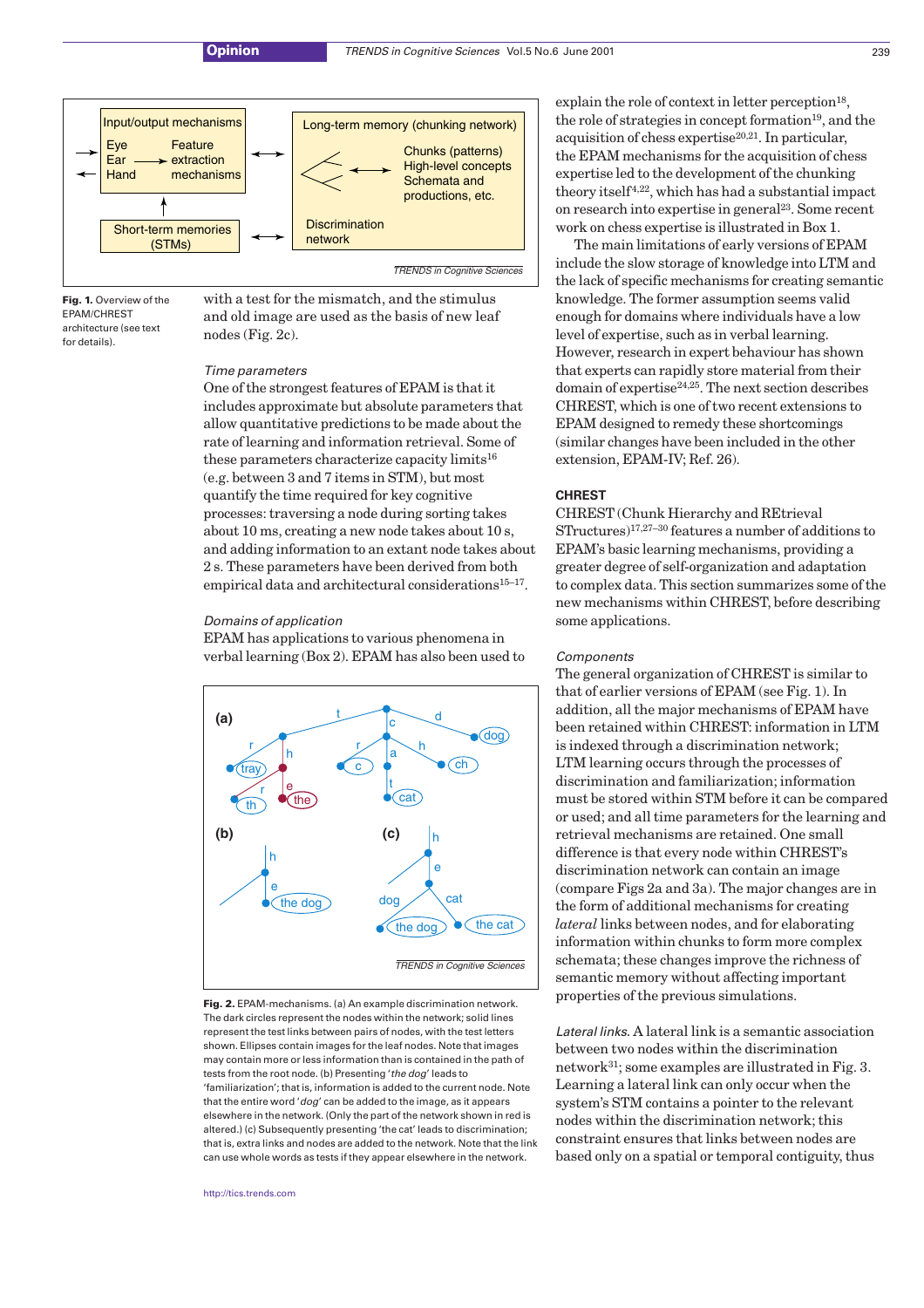

**Fig. 3.** (a) An example CHREST discrimination network. This differs from the EPAM network in that every node has an image; thus, during discrimination, only one new node need be added, as highlighted for 'the cat'. (b) Forming a 'similarity' link. Such links can be formed when pointers to two nodes of the discrimination network are within STM, and the images at these nodes overlap (e.g. in the case of 'the cat' and 'cat' in the above network). 'Equivalence' links and 'production rules' are formed in an identical fashion, with two nodes referred to in STM satisfying a condition of spatial or temporal contiguity, instead of a simple overlapping of the node images. (c) Forming a 'generative' link. Generative links associate two nodes that have similar descendant test links; for example, the nodes for 'I' and 'you' here agree in the highlighted verbs. The network might follow a generative link to create novel utterances, not found in its training data. (d) Forming a template. Templates represent a consolidation of information from a number of separate nodes. They are formed when a node in STM satisfies certain conditions relating to the degree of overlap and variety of information in its child nodes and any nodes associated with it through similarity links. When these conditions are met, the node is converted into a template, with a 'core' based on the image of the original node, and 'slots' based on the variations in the images contained in the child and similar nodes. In the template illustrated, the slots contain pieces that could occupy particular squares.

preserving an essential property of perceptual chunks. The nodes within STM are then compared using a similarity function, which compares the images or descendant tests at the nodes. Broadly speaking, lateral links can be divided into two

categories: one category is where the two nodes match the similarity function, and the second category is where they do not. Applications of CHREST have used several kinds of lateral link, including: *similarity links*, to connect nodes whose images are similar (see Fig. 3b); *generative links*, to connect nodes whose descendant tests are similar (Fig. 3c); *production links*, to form condition–action rules; and *equivalence links*, to link multiple representations of the same object.

Schemata. CHREST also proposes mechanisms for the creation of 'retrieval structures', which are stable structures of retrieval cues; various forms of specific and generic retrieval structures are described in the literature28,32–37. The specific retrieval structures used in CHREST are known as 'templates'and are created automatically during pattern recognition<sup>27,34</sup>. Templates are created when an internal node meets specific criteria relating to its connectivity with other nodes within semantic memory; Fig. 3d illustrates a simple example. The template provides a form of slotted schema, with both fixed and variable information, and can be referenced within STM as a single chunk. Templates allow specific details of a stimulus to be plugged into appropriate slots (an operation requiring only around 250 ms), facilitating rapid recall. It is the presence of templates that can account for much of experts' superior memory skills<sup>28,34</sup>.

#### Applications

CHREST has been used in several domains to explore the role and impact of perceptual chunking. In most of these applications, the model learns from naturalistic input, and its performance is directly compared with that of human subjects. We focus here on expert behaviour in chess, the acquisition of multiple representations in physics, and the acquisition of syntactic categories in language learning. Other applications of CHREST include the Piagetian balance beam task<sup>38</sup>, the acquisition of vocabulary39, and expert knowledge of computer programs (Gobet, F. and Oliver, I., unpublished data).

#### Expert memory for chess positions

CHREST's first application was to chess expertise, continuing earlier work by Barenfeld, Gilmartin and Simon20,21. CHREST learns a discrimination network by scanning its simulated eye across positions taken from a large database of masters'games. Pieces within the visual field are passed to the discrimination network for learning, and information across successive fixations is combined in STM. Several sets of empirical data have been accounted for by CHREST, including the recall of random positions (see Box 1), the role of presentation time, the effect of various board modifications (e.g. by mirror image), and eye movements during the first seconds in which a position is presented<sup>17,28-30,40,41</sup>.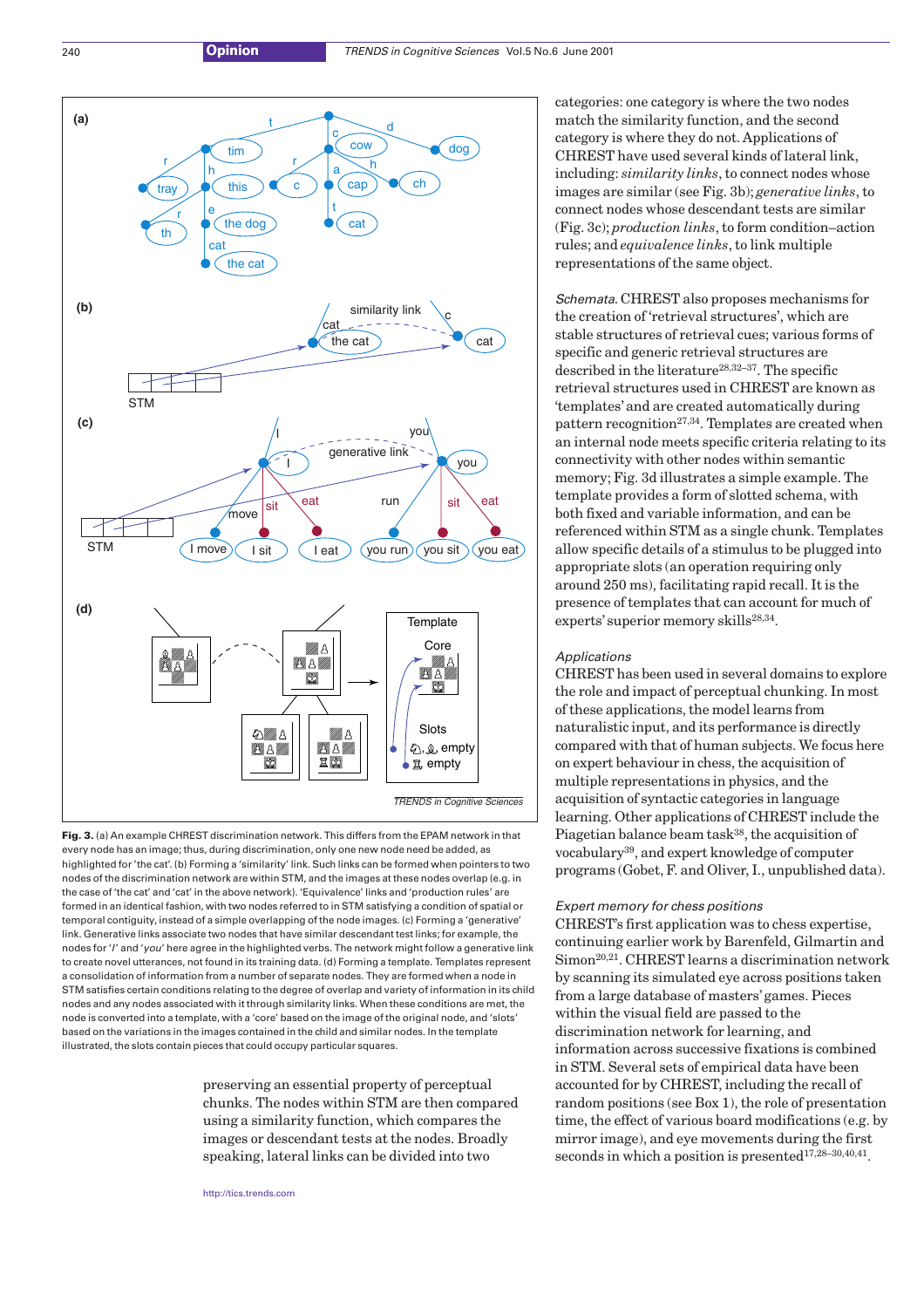**Fig. 4.** The performance of one subject when solving an electric circuit problem using a diagrammatic representation. The progressive solution is illustrated below the graph, which plots the latency between each drawing action. The features added at each stage are indicated by bold lines in the schematic solution. The peaks in the graph (highlighted by \*) divide the solution into stages; these stages correspond to the predicted chunks derived from the model.



Three key assumptions account for most of these results: slow encoding time, unless templates are accessed; limited STM capacity; and learning mechanisms that pick up patterns that often recur in game positions. Various proposals for using chunking mechanisms in actual chess playing have also been made<sup>22,42-44</sup>.

Learning multiple representations in physics In a similar way to its application in chess, it is possible to apply the chunking theory to more general areas of education, as has been proposed by Glaser and others $45,46$ . Our own research group has tackled the learning of electric circuits, a topic often taught in introductory physics courses. In particular, we were interested in how students learn to combine and use multiple representations of electric circuits47–49, producing one form of representation based on the other. As illustrated in Fig. 4, the production of the diagrammatic solution can be subdivided, based on latencies in the drawing actions, into a number of stages. The stages are consistent across different subjects and correspond with the model's predictions based on the identification of familiar chunks in the given problem. These results show that chunking effects arise during complex problem solving, and are analogous to those found in the pure recall of chunks in chess and alphabet recitation<sup>10</sup>. Such results have immediate potential for application in the development of educational curricula, where the model can be used as a subject '*in silico*'for investigating the effectiveness of different presentational content and ordering.

Acquisition of syntactic categories We have developed a variant of CHREST, called MOSAIC, that simulates the early acquisition of syntactic categories by children (aged 2-3 yrs)<sup>50,51</sup>. MOSAIC learns in a similar manner to CHREST, taking input from maternal utterances recorded in a play situation<sup>52</sup>. Where MOSAIC differs from the other applications of CHREST is in its use of an auditory input, and its ability to construct generative links, which facilitate the generation of novel utterances (Fig. 3c). Words associated by generative links form groups, which approximate more formal syntactic categories.

# **'In a similar way to its application in chess, it is possible to apply the chunking theory to more general areas of education'**

MOSAIC can be used to predict the kinds of errors made in combining chunks acquired during early language experience; the pattern of errors within MOSAIC conforms to that found in young children, demonstrating that the chunking mechanisms within MOSAIC (and therefore within CHREST) conform to similar learning mechanisms in humans. Other work has confirmed that these ideas also apply to vocabulary acquisition<sup>39</sup>.

### **Other computational approaches to chunking**

Various computational approaches adopt the idea of chunking, either as a central or incidental feature. Chunking arises naturally within symbolic models of cognition, where elements of information are combined into single units. In this article, we have emphasized the use of a discrimination network to index long-term memory using the EPAM/CHREST family of models, although other such families  $exist^{53,54}$ . An alternative approach relies on a production-rule representation for long-term memory. The two major examples of this are Soar<sup>55</sup>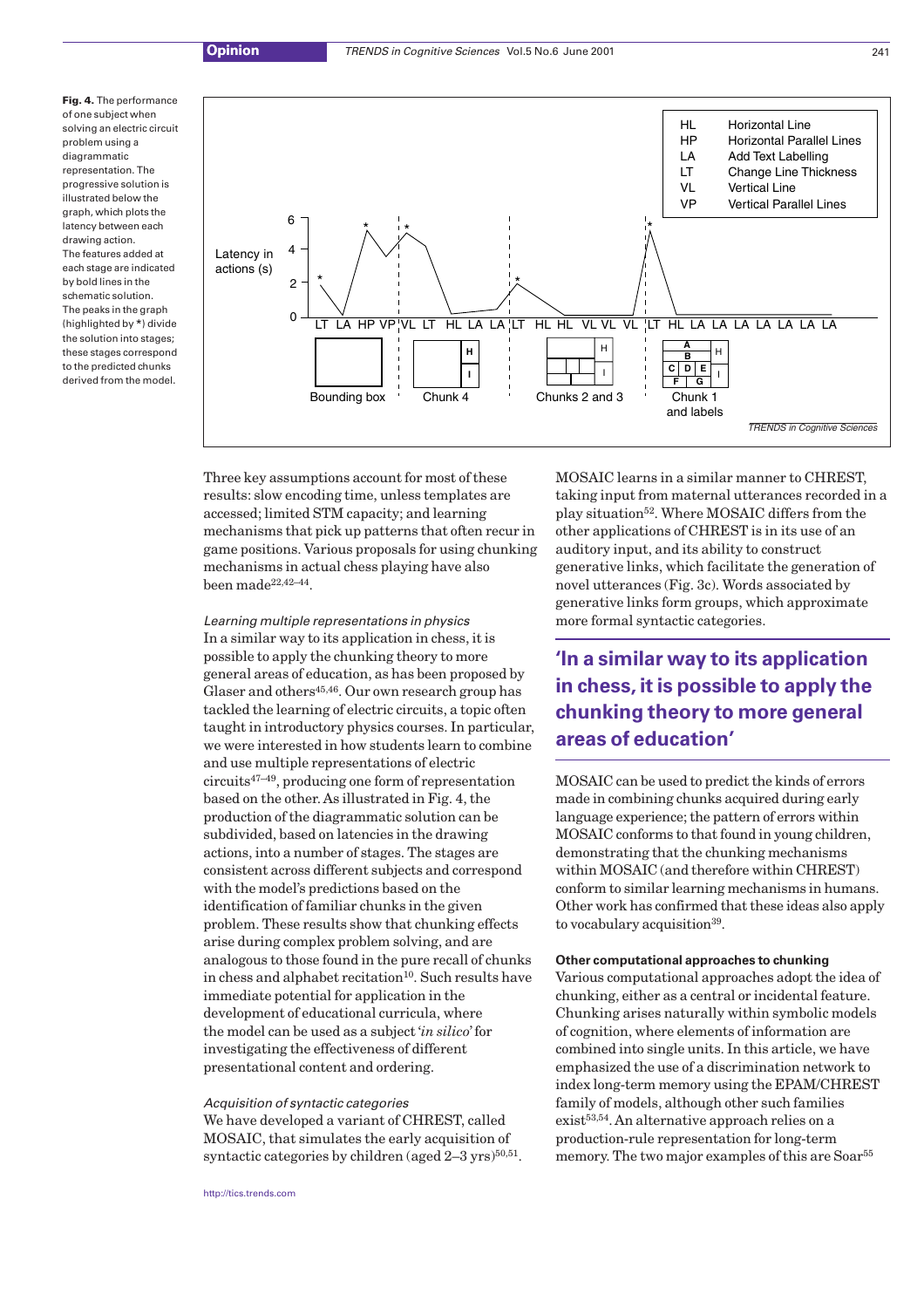#### **Questions for future research**

- What is the neurophysiological plausibility of computational models based on chunking mechanisms?
- How can chunking mechanisms best be linked directly to sensors and effectors? And what impact will this have on the primitive elements on which chunks are based?
- How can perceptual and goal-oriented chunking mechanisms best be integrated?
- Can a theory based purely on chunking mechanisms lay any claims towards being a universal theory of cognition?
- Is language acquisition just like the acquisition of any other type of knowledge (as implied by the common mechanisms across domains of the CHREST/MOSAIC models)?
- Can the modelling work be extended to include chunking mechanisms in non-human primates and other animals?

and ACT-R56, which differ in the amount of information contained within their rules, and in what information may be incorporated into learning new rules.

Within Soar, chunks are the production/action rules themselves, which include explicit goals in their descriptions. Learning new chunks takes advantage of the dependency of subgoals observed during problem solving. Within ACT-R, chunks include all types of declarative knowledge, which can take various forms. Note that the EPAM/CHREST class of model most clearly exemplifies the notion of perceptual chunking, whereas this second class incorporates more features relevant to goal-oriented chunking. In recent years though, both the ACT-R and Soar communities have added perceptual and motor extensions to their architectures, providing a basis for including perceptual chunking within their models. An unrealized goal for EPAM/CHREST-type models has been to include goal-oriented chunking.

Non-symbolic computational models represent a further alternative. The essential idea behind these models, including many connectionist networks, is that information should be distributed across multiple units, and that no unit should be dedicated to a specific function. This, almost by definition, rules out chunking mechanisms, although simplified forms are possible. For example, Elman has argued for the value of a staged learning cycle in work on language learning with simple recurrent networks (SRNs)<sup>57,58</sup>. The idea is that a complex recursive grammar is too hard for the SRN to learn all at once, and so SRNs are first trained to identify the local dependencies within the grammar, and later to extend these to longer dependencies. In this case, the local dependencies can be interpreted as chunks. Further non-symbolic algorithms that could similarly be interpreted as learning chunks include Kohonen networks<sup>59</sup> and the Adaptive Resonance Theory<sup>60</sup>.

#### **Conclusion**

This article has described and summarized chunking mechanisms in human learning, focusing on the EPAM/CHREST family of computational models and their applications. We have identified two broad classes of chunking: goal-oriented and perceptual chunking. From the diversity of available empirical evidence, the general notion of chunking appears to be a robust and important one in contemporary cognitive science. The lesson to be taken away from the EPAM/CHREST examples we have described is that perceptual chunking is a valuable element of distributional accounts in many areas, such as verbal learning, expertise, problem solving and language acquisition. Future work is likely to see better integration between the goal-oriented and perceptual forms of chunking, leading to more comprehensive applications and cognitive theories.

# **Acknowledgements**

The authors would like to thank Daniel Freudenthal, the anonymous referees, and the editor of Trends in Cognitive Sciences for their helpful comments on an earlier version of this article. This research was funded by the UK Economic and Social Research Council and the Leverhulme Trust.

#### **References**

- 1 De Groot, A.D. (1946) *Het Denken van den Schaker*, Noord Hollandsche
- 2 De Groot, A.D. (1978) *Thought and Choice in Chess*, Mouton Publishers
- 3 Miller, G.A. (1956) The magical number seven, plus or minus two: some limits on our capacity for processing information. *Psychol. Rev.* 63, 81–97
- 4 Chase, W.G. and Simon, H.A. (1973) Perception in chess. *Cognit. Psychol.* 4, 55–81
- 5 Cowan, N. (2001) The magical number 4 in short-term memory: a reconsideration of mental storage capacity. *Behav. Brain Sci.* 24
- 6 Simon, H.A. (1974) How big is a chunk? *Science* 183, 482–488
- 7 Broadbent, D.E. (1975) The magic number seven after fifteen years. In *Studies in Long-term Memory* (Kennedy, A. and Wilkes, A., eds), pp. 3–18, John Wiley & Sons
- 8 Chase, W.G. and Ericsson, K.A. (1981) Skilled memory. In *Cognitive Skills and their Acquisition* (Anderson, J.R., ed.), pp. 141–189, Erlbaum
- 9 Gobet, F. and Simon, H.A. (1998) Expert chess memory: revisiting the chunking hypothesis. *Memory* 6, 225–255
- 10 Klahr, D. *et al.* (1983) Structure and process in alphabetic retrieval. *J. Exp. Psychol. Learn. Mem. Cognit.* 9, 462–477
- 11 McLean, R.S. and Gregg, L.W. (1967) Effects of induced chunking on temporal aspects of serial recitation. *J. Exp. Psychol.* 74, 455–459
- 12 Reitman, J.S. and Rueter, H.H. (1980) Organization revealed by recall orders and confirmed by pauses. *Cognit. Psychol.* 12, 554–581
- 13 Feigenbaum, E.A. and Simon, H.A. (1962) Atheory of the serial position effect. *Br. J. Psychol.* 53, 307–320
- 14 Feigenbaum, E.A. (1963) The simulation of verbal learning behavior. In *Computers and Thought* (Feigenbaum, E.A. and Feldman, J., eds), pp. 297–309, McGraw-Hill
- 15 Feigenbaum, E.A. and Simon, H.A. (1984) EPAM-like models of recognition and learning. *Cognit. Sci.* 8, 305–336
- 16 Simon, H.A. (1969) *The Sciences of the Artificial*, MIT Press
- 17 De Groot, A.D. and Gobet, F. (1996) *Perception and Memory in Chess: Heuristics of the Professional Eye*, Van Gorcum
- 18 Richman, H.B. and Simon, H.A. (1989) Context effects in letter perception: comparison of two theories. *Psychol. Rev.* 3, 417–432
- 19 Gobet, F. *et al.* (1997) Goals, representations, and strategies in a concept attainment task: the EPAM Model. *Psychol. Learn. Motiv.* 37, 265–290
- 20 Simon, H.A. and Barenfeld, M. (1969) Information processing analysis of perceptual processes in problem solving. *Psychol. Rev.* 7, 473–483
- 21 Simon, H.A. and Gilmartin, K. (1973) A simulation of memory for chess positions. *Cognit. Psychol.* 5, 29–36
- 22 Simon, H.A. and Chase, W.G. (1973) Skill in chess. *Am. Sci.* 61, 393–403
- 23 Charness, N. (1992) The impact of chess research on cognitive science. *Psychol. Res.* 54, 4–9
- 24 Charness, N. (1976) Memory for chess positions : resistance to interference. *J. Exp. Psychol. Hum. Learn. Mem.* 2, 641–653